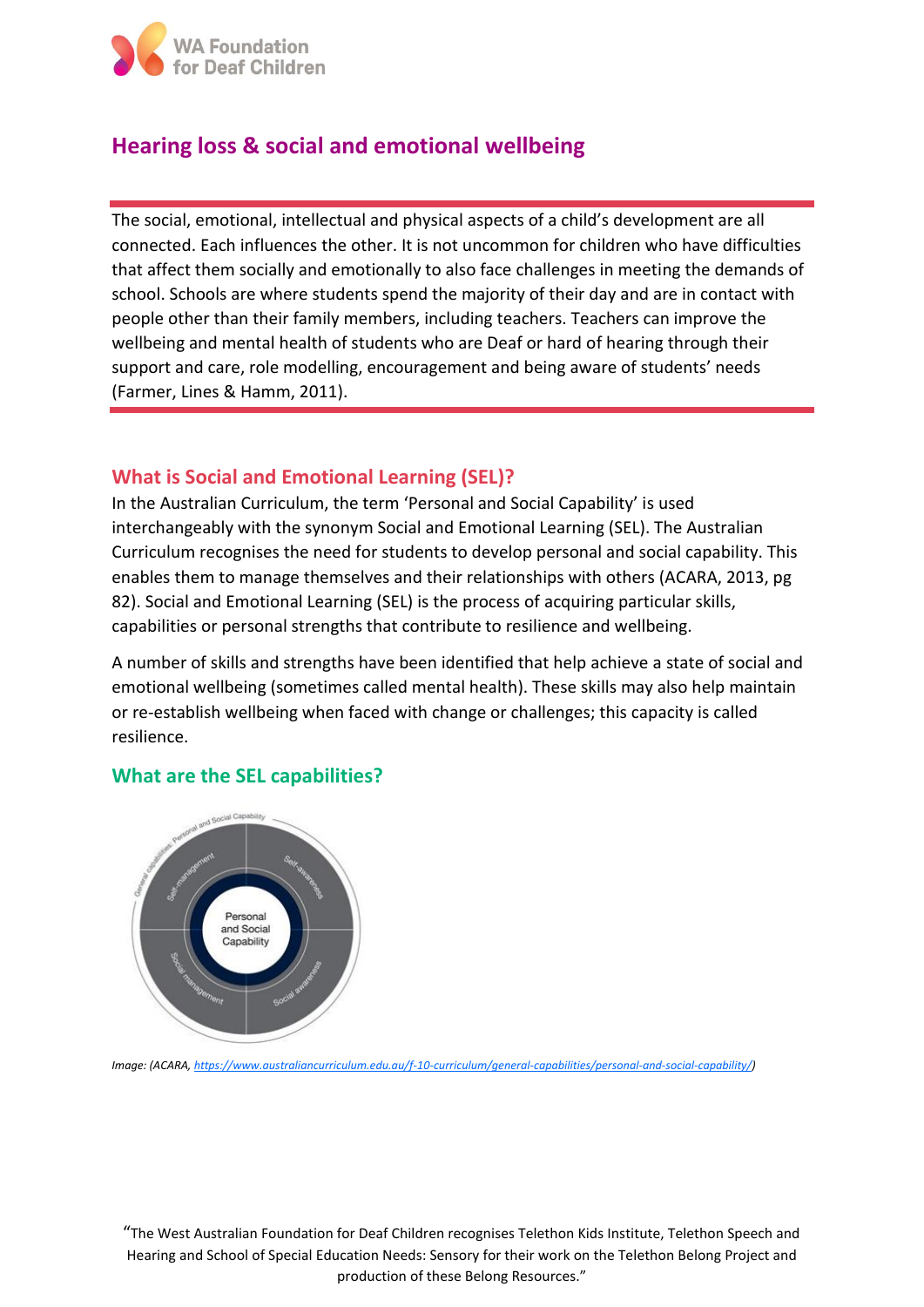

## **Social Emotional Learning capabilities**

**Self-awareness** skills help us to recognise and understand our feelings, while valuing our strengths and abilities. These skills include:

- $\rightarrow$  being able to identify what we are feeling
- $\rightarrow$  understanding why we might feel a certain way
- $\rightarrow$  recognising and having confidence to use our strengths and abilities

**Self-management** skills enable us to handle and direct our emotions in appropriate ways. These skills include:

- $\rightarrow$  managing our emotions so they don't stop us from effectively dealing with situations
- $\rightarrow$  striving to achieve our goals despite difficulties

**Social awareness** skills help us to be aware and respectful of the feelings and perspectives of others.

These skills include:

- $\rightarrow$  recognising what others may be feeling
- $\rightarrow$  trying to understand a situation from another's point of view
- $\rightarrow$  accepting and valuing people who are different from ourselves

**Social management** skills help us to deal positively with relationship problems and conflicts. These skills include:

- $\rightarrow$  making friends and maintaining healthy relationships
- $\rightarrow$  dealing effectively with conflicts
- $\rightarrow$  seeking help if we are not able to solve a social problem ourselves
- $\rightarrow$  considering how these choices may affect ourselves and others

*"Definitely focusing on their strengths (is important), because they've got strengths and they might not be able to know those strengths themselves but getting them to understand that they do have strengths, and then getting other children to see what those strengths are…." – Teacher of the Deaf*

"The West Australian Foundation for Deaf Children recognises Telethon Kids Institute, Telethon Speech and Hearing and School of Special Education Needs: Sensory for their work on the Telethon Belong Project and production of these Belong Resources."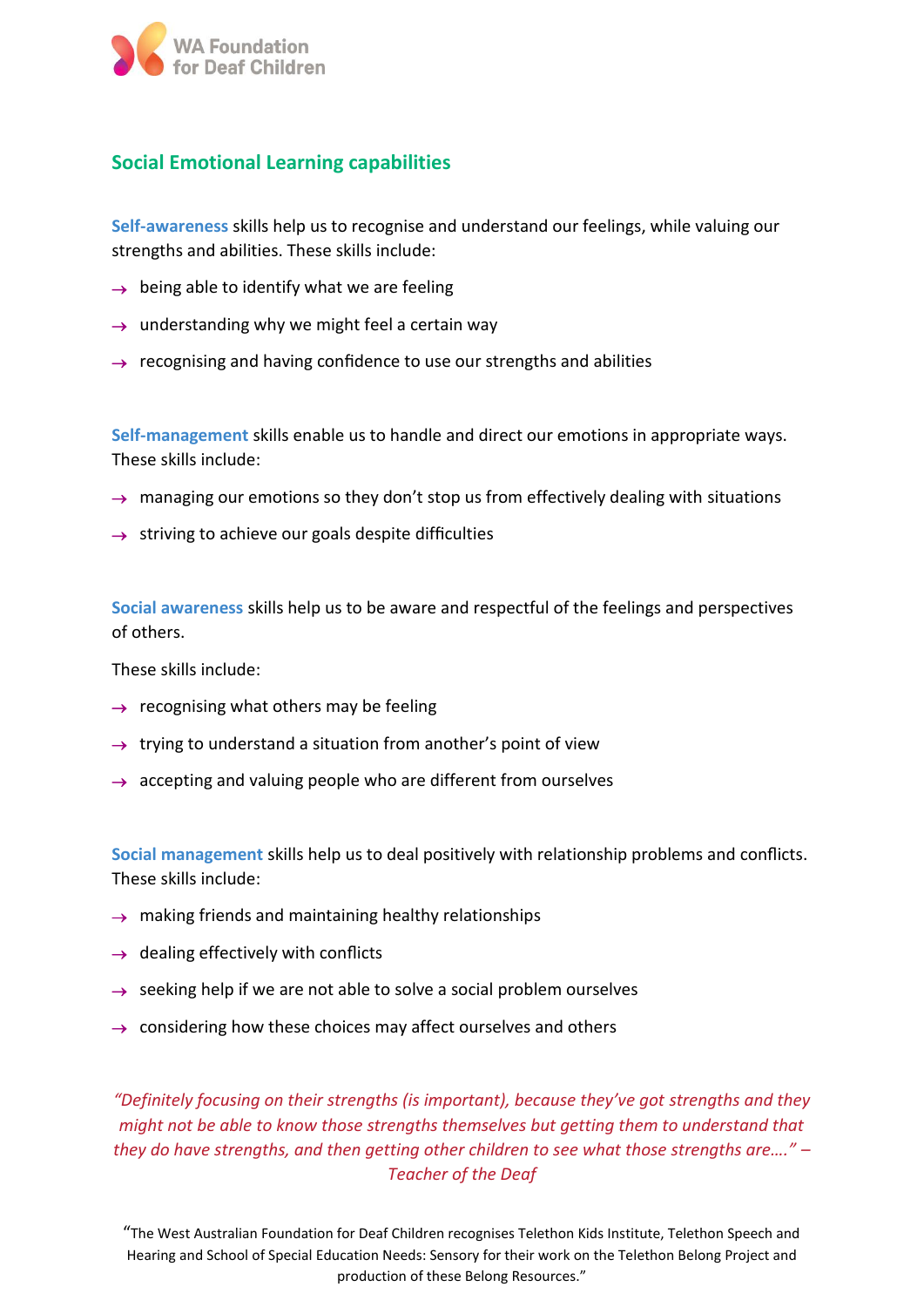

## **Why is Social and Emotional Learning important?**

Children with well-developed social and emotional skills find it easier to:

- $\rightarrow$  manage themselves
- $\rightarrow$  relate to others
- $\rightarrow$  develop resilience and a sense of self-worth
- $\rightarrow$  resolve conflict
- $\rightarrow$  engage in teamwork
- $\rightarrow$  feel positive about themselves and the world around them

Research shows that children with social and emotional skills have improved (Durlak, 2011):

- $\rightarrow$  quality of learning
- $\rightarrow$  sense of belonging
- $\rightarrow$  study skills
- $\rightarrow$  school attendance
- $\rightarrow$  attention

And increased:

- $\rightarrow$  academic competence
- $\rightarrow$  motivation to learn
- $\rightarrow$  commitment to school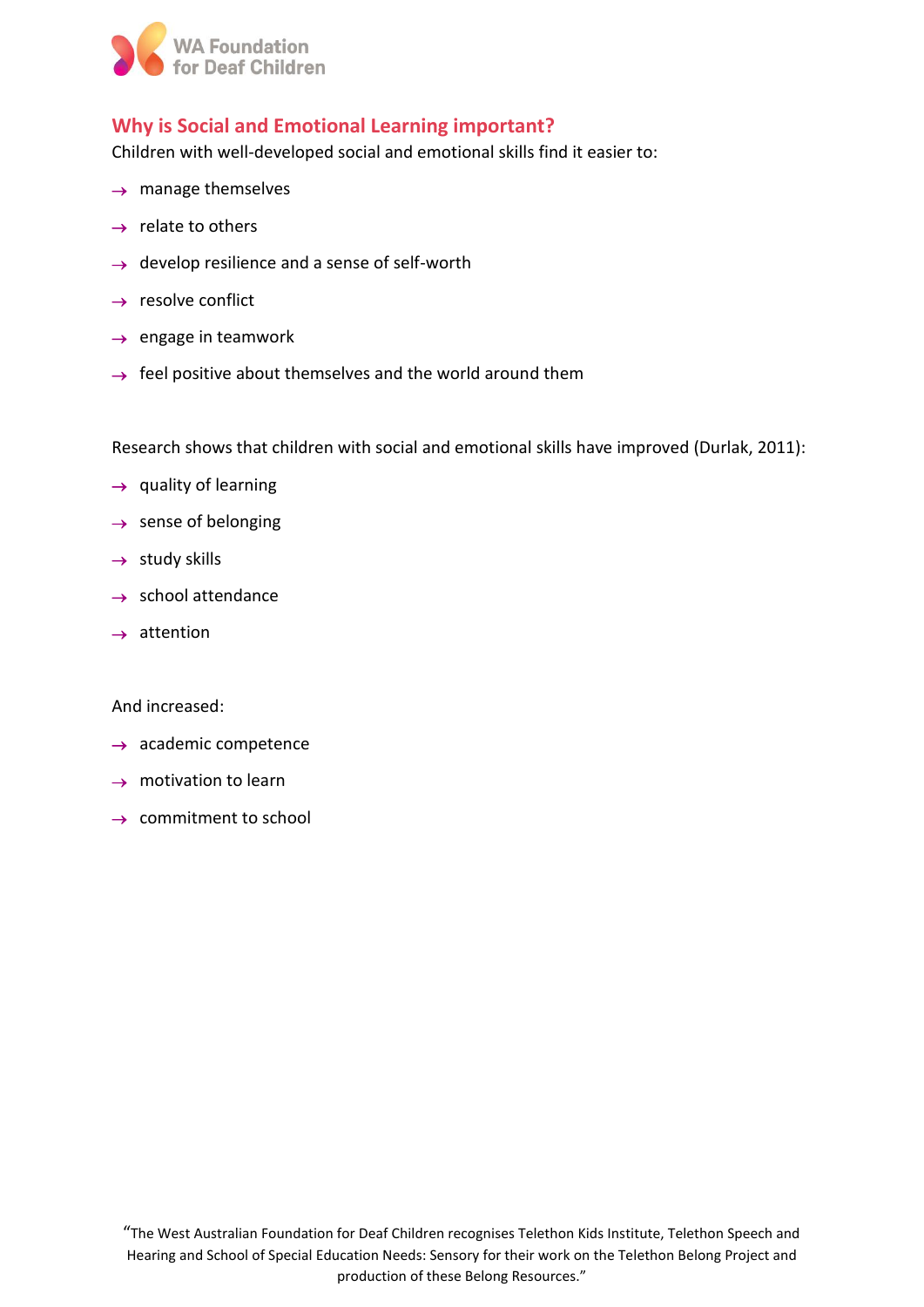

# **Impact of hearing loss on Social and Emotional Learning and practical strategies**

The social dynamic of the school environment can be challenging for students who are Deaf or hard of hearing to connect with others. It can be more difficult for them to understand or relate to what another person might think, feel or believe in certain situations. This information is key to developing skills of social information processing such as emotional recognition, perspective taking, ability to empathise and problem solving.

Students who are Deaf or hard of hearing, in particular, benefit from explicit teaching and learning activities that focus on the importance of inclusion. Empathy-based activities, especially taking different perspectives of relevant individuals and groups, as well as practice in decision-making processes that can be applied to different social situations are also beneficial for the students.

### **Students who are Deaf or hard of hearing may experience difficulties with:**

#### **Communication competence**

Communication challenges experienced by students who are Deaf or hard of hearing may impede the development of social skills and restrict their social relationships. They may feel they are not part of the group due to communication difficulties which could affect their social behaviour. Students who are Deaf or hard of hearing may miss the subtleties of speech, such as the tone and intonation. This can cause misunderstandings and possibly impact their social awareness and relationships.

## **Tips for social skills**

Social skills can be taught, practised and learned. Helping students who are Deaf or hard of hearing learn how to initiate, respond to, and maintain positive social interactions with their peers, as well as how to show empathy, deal with frustration, conflict and rejection will give them skills to communicate better.

## **To help students who are Deaf or hard of hearing to engage and develop their social skills in class activities:**

- $\rightarrow$  Include formal social skills training in the class setting or individually. Teach rules that are normally implicit e.g. unwritten playground rules.
- $\rightarrow$  Create non-threatening social experiences such as smaller group sizes so the students who are Deaf or hard of hearing can hear better and build up self-confidence in social settings.
- $\rightarrow$  Try using pairs in activities to give the students who are Deaf or hard of hearing a chance to focus on just one person at a time and form connections. Mix up the pairings regularly.
- $\rightarrow$  Cooperative classroom projects can help students who are Deaf or hard of hearing who need to improve their social connections. This gives them time to work on developing the small group cooperative skills while getting to know classmates in a safe environment.

<sup>&</sup>quot;The West Australian Foundation for Deaf Children recognises Telethon Kids Institute, Telethon Speech and Hearing and School of Special Education Needs: Sensory for their work on the Telethon Belong Project and production of these Belong Resources."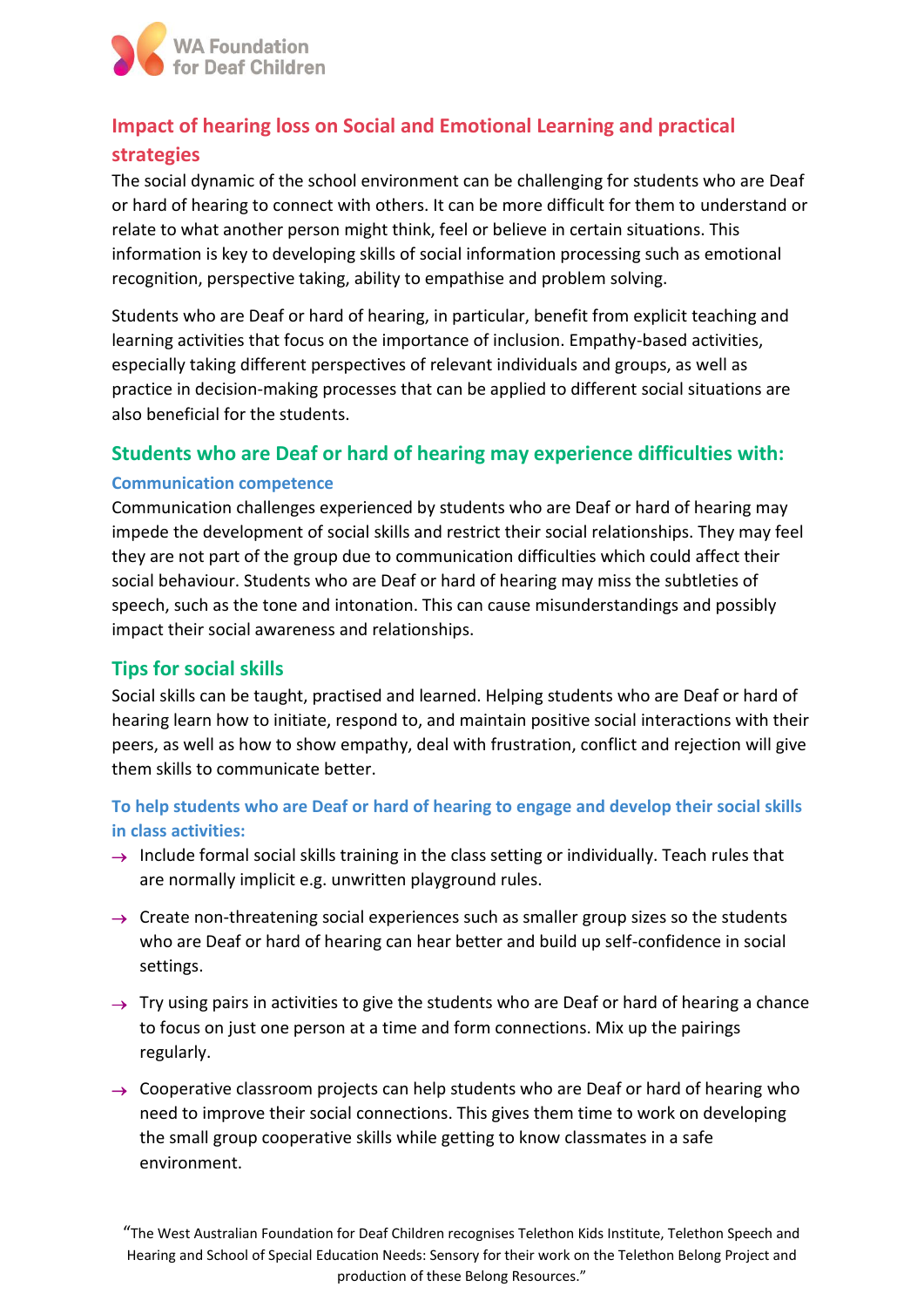

 $\rightarrow$  Give students who are Deaf or hard of hearing opportunities to share peer-related concerns, one-on-one or in small groups.

#### **Self-esteem and self-image**

How someone feels about their hearing status  $-$  being Deaf or hard of hearing  $-$  is an important part of what shapes their identity. Students who are Deaf or hard or hearing may experience feelings of poor self-image and self-esteem, related to devices they wear (i.e. hearing aid) or their abilities to communicate and socialise. The ability of students who are Deaf or hard of hearing to interact comfortably with other students who are Deaf or hard of hearing and typically hearing students has a positive impact on their identity. Difficulties with communication can impact on a student who is Deaf or hard of hearing's peer relationships and consequently their identity development and self-esteem.

*"Encouraging them to do things that they're good at, because, I mean, everybody has got a skill" – Student*

Students who are Deaf or hard of hearing with positive self-esteem will:

- $\rightarrow$  State when they can't hear something or have misheard something.
- $\rightarrow$  Say they have a hearing loss.
- $\rightarrow$  Not be afraid to talk or sign in public.
- $\rightarrow$  Wear their hearing aids and/or cochlear implant and FM system if it is beneficial to them and not be concerned if it is visible to others.
- $\rightarrow$  Realise there are others who also have a hearing loss and possibly seek out these people for friendship.

## **Tips for self-identity and self-esteem**

- $\rightarrow$  Help students to think about and develop their strengths and abilities while scaffolding their weaknesses, e.g. 'if a child is good in art, but does not feel confident in speaking, use the time in art and allow the student time to communicate about their drawing to their class'
- $\rightarrow$  Encourage and scaffold students to 'have-a-go' at new activities.
- $\rightarrow$  Encourage students to be open and honest with their feelings it is okay for them to show their feelings in ways that do not hurt others.
- $\rightarrow$  Help students find solutions to problems rather than giving them the answers. Ask questions like, "What could you do?" and "What do you think?"
- $\rightarrow$  Take time to have a conversation and listen to students and show them that you value what they have to say. You can do this by commenting and asking questions based on their interests. Make eye contact.

<sup>&</sup>quot;The West Australian Foundation for Deaf Children recognises Telethon Kids Institute, Telethon Speech and Hearing and School of Special Education Needs: Sensory for their work on the Telethon Belong Project and production of these Belong Resources."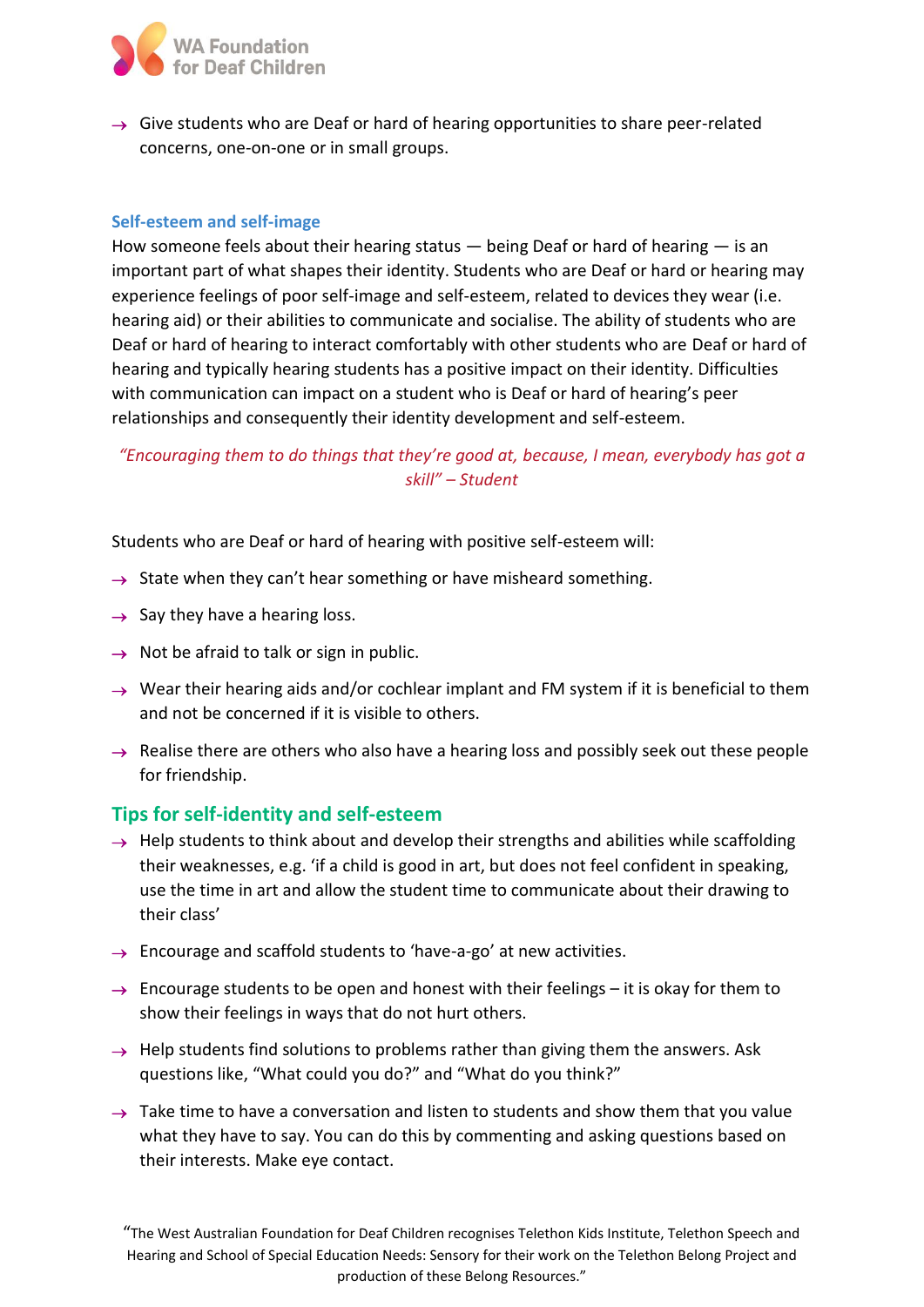

*"Targeting their [students] interests is a really good starting point… and I've found that it works really well to [make] them feel confident" – Teacher of the Deaf*

*Adapted from STARS- Straight talking about self-esteem, Erceg, E & Roberts, C. Curtin University*

## **Tips for Theory of Mind**

#### **Theory of Mind**

Theory of Mind is the ability to put our own thoughts, feelings and beliefs into language and to understand that other people have thoughts, feelings, and beliefs of their own. Research shows that students with hearing loss can have significant delays in the development of Theory of Mind due to reduced auditory access to the conversational language around them. Language barriers may affect a student who is Deaf or hard of hearing individual's cognitive ability and executive function (Hauser, 2006) and their ability to understand and share the emotional states of others and develop friendships (Dunn, 2004). Significant developmental delays of key Theory of Mind skills can negatively impact the future social relationships and academic achievement of students.

When students have difficulty developing their Theory of Mind, it makes it difficult for them to:

- $\rightarrow$  understand why people do and say the things they do
- $\rightarrow$  have a conversation
- $\rightarrow$  understand characters' perspectives in stories
- $\rightarrow$  make friends
- $\rightarrow$  take another person's point of view
- $\rightarrow$  recognise and understand sarcasm
- $\rightarrow$  infer the intentions of others
- $\rightarrow$  understand the emotions of others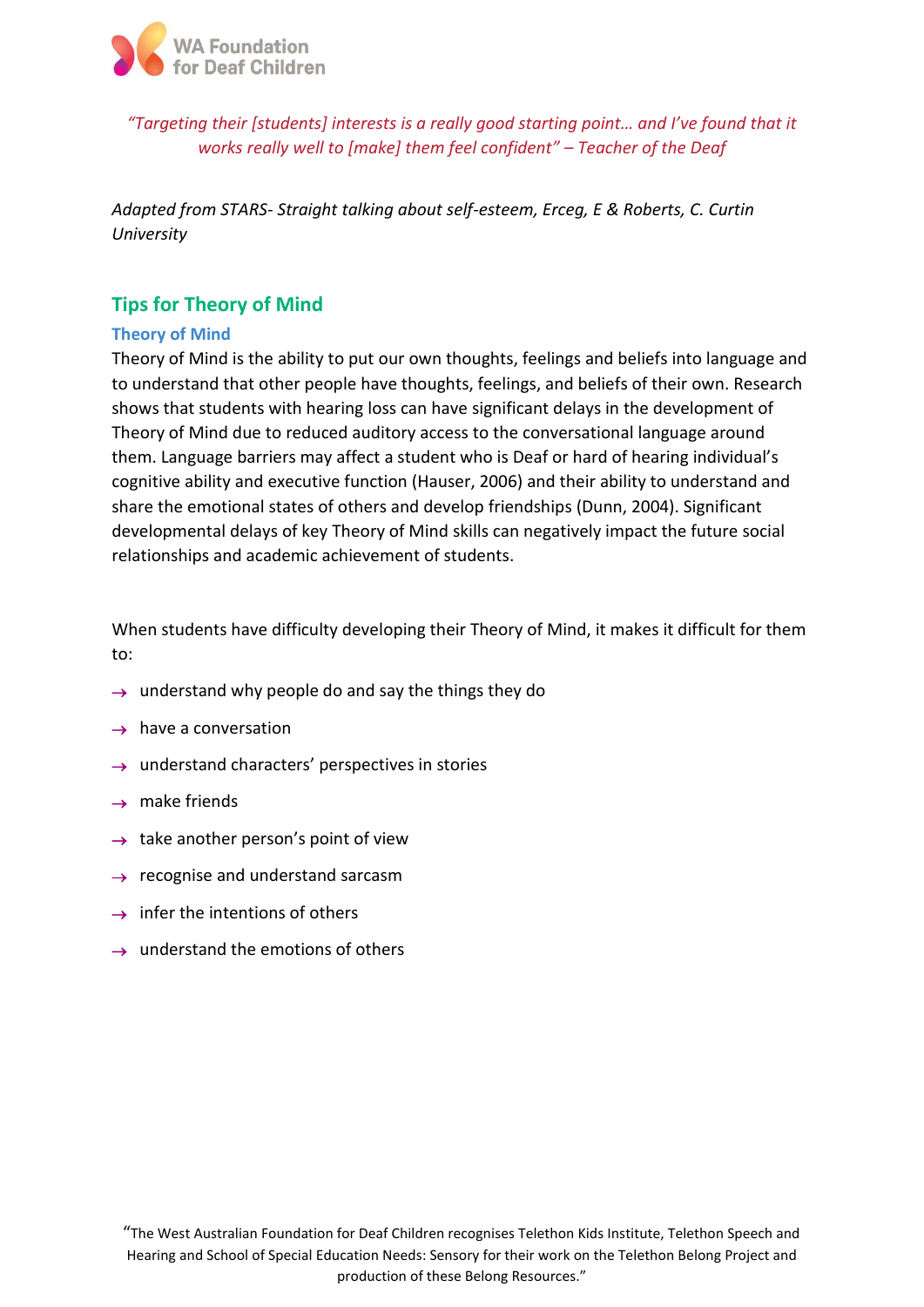

#### **To develop Theory of Mind in the classroom:**

- $\rightarrow$  Teach about feelings and emotions
- $\rightarrow$  Teach students how to recognise and understand the feelings and emotions of others e.g.: through media or role plays
- $\rightarrow$  Increase students' awareness that others have their own thoughts and ideas
- $\rightarrow$  Explore the perspective of others in the class
- $\rightarrow$  Practise social interactions and communication
- $\rightarrow$  Role play and rehearse social situations and dilemmas

#### **Establishing and maintaining friendships and peer group relationships**

Students who are Deaf or hard of hearing may feel they are not part of the group due to communication difficulties. This may affect their social behaviour and they may become withdrawn or overly assertive. Dammeyer (2009) reported that children with hearing loss were 3.7 times more likely to report psychosocial problems, relative to children without hearing loss.

Friendships play an important role in how all students cope at school. Some students who are Deaf or hard of hearing may exhibit less mature social skills and report having fewer quality friendships. By helping students who are Deaf or hard of hearing to develop friendships and mix with social groups, you provide them with important protective factors for their future.

Children who have friends:

- $\rightarrow$  feel happier at school
- $\rightarrow$  are less likely to be bullied
- $\rightarrow$  are able to cope better if they are bullied
- $\rightarrow$  see their classmates as friendly and caring
- $\rightarrow$  develop positive attitudes to school and learning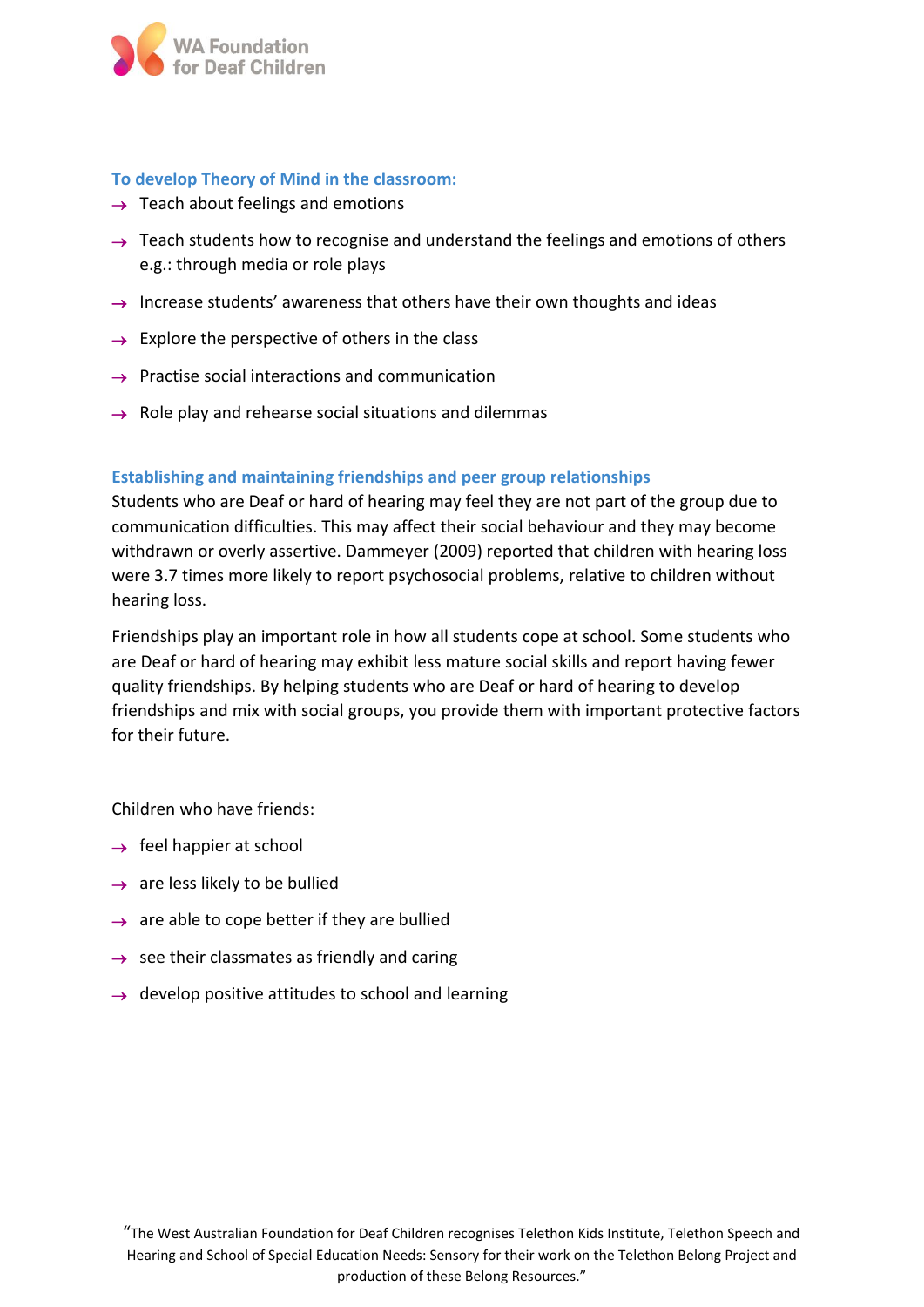

# **Tips for friendships**

#### **To develop friendship skills in the classroom:**

- $\rightarrow$  Include cooperative games and activities to develop inclusiveness
- $\rightarrow$  Teach students about healthy and unhealthy relationships
- $\rightarrow$  Engage students in role-plays or media related to making friends, reciprocated friendships and the qualities of a good friend
- $\rightarrow$  Teach conflict resolution and assertiveness skills
- $\rightarrow$  Teach about peer pressure and include problem solving scenarios

## **Tips for emotions and emotional regulation**

Everyone has feelings and we experience a wide range of emotions every day so it is very important for students who are Deaf or hard of hearing to learn how to recognise, label and manage their own emotions. This in turn allows these students to understand other people's feelings and respond appropriately to them. Unfortunately, because some students may not be familiar with or understand the challenges faced by students who are Deaf or hard of hearing, you may find they react by making inappropriate comments about, or make fun of, or tease this student.

For this reason, it helps to work with all of the students in your class to develop skills for recognising and appreciating the feelings of others. By engaging students in activities to explore the emotions and perspectives of others you will also be developing empathy.

**To increase understanding around emotions and emotional regulation:**

- $\rightarrow$  Engage students in activities to recognise and label emotions
- $\rightarrow$  Expand the emotional vocabulary of students
- $\rightarrow$  Use literature to explore the emotions of characters
- $\rightarrow$  Teach students about hurt feelings
- $\rightarrow$  Talk about hurtful or playful teasing
- $\rightarrow$  Teach emotional management strategies
- $\rightarrow$  Teach about dealing with difficult or unpleasant emotions
- $\rightarrow$  Teach about positive self-talk and positive mindset
- $\rightarrow$  Explore empathy through stories of others